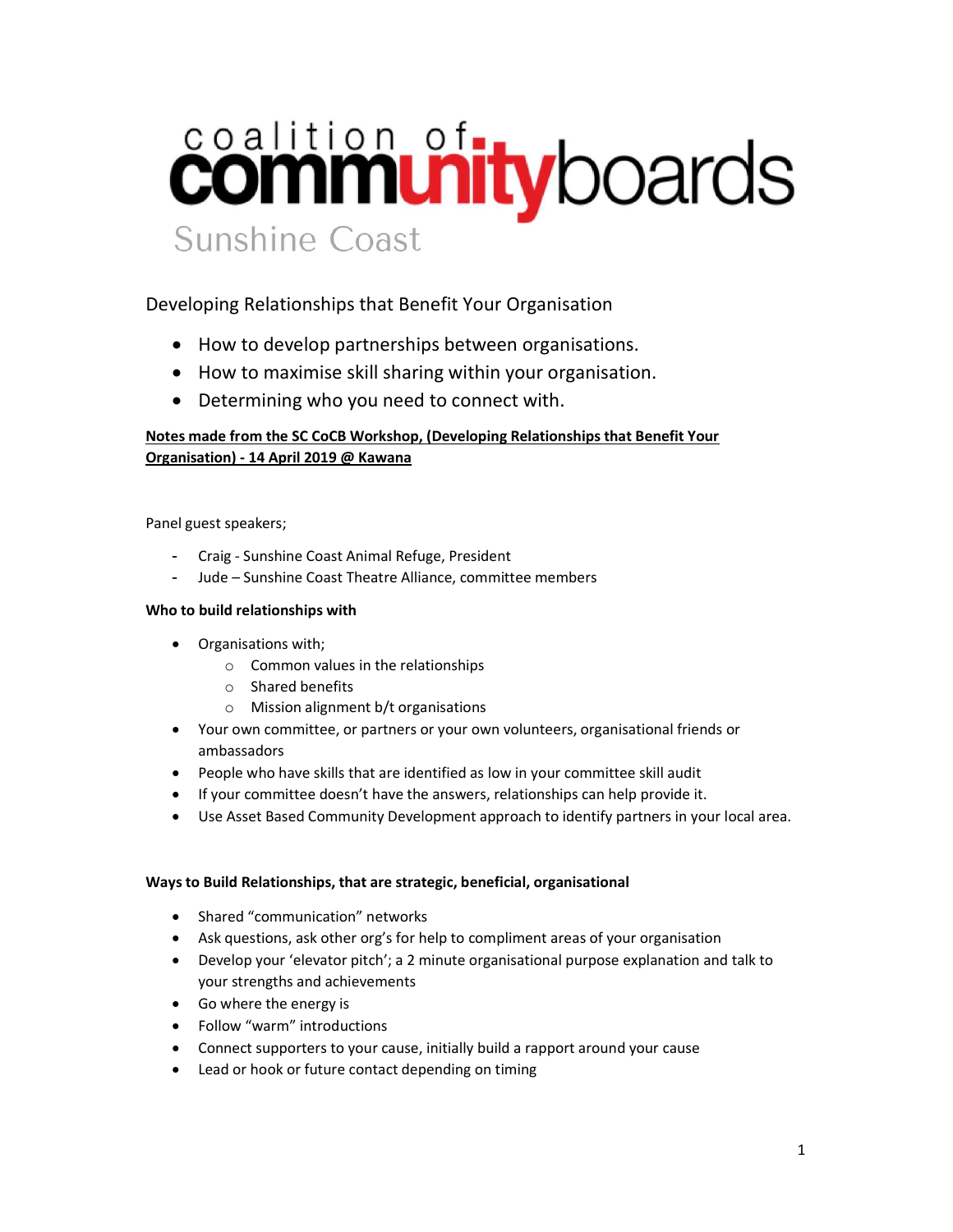#### Maintaining Relationships

- Be aware of need to shift relationship from personal to organisational succession planning
- Try to avoid being "single point sensitive", need more than one person across roles
- Spread knowledge across the organisation formally;
	- Write it down
	- Document in minutes or other organisational documents that are shared
	- risk register
	- relationship register
- Spread knowledge across the organisation informally;
	- Party and socialise
	- Hold activities that committee, volunteers and staff can all participate in
- Be explicit about the organisations purpose and values all organisational stakeholders are attached to the organisation to deliver the purpose and enact the values, where possible bring all activities back to these.
- CRM (customer relationshop maintance system). A web based database to assist with contacts, emails, notes, document management etc. Some of these products are available on the net for free eg Agile CRM, Mailchimp etc.

## Managing political / business partnerships in your organisation

o Be aware of different agendas and managing them concurrently

| <b>Passive Relationship Development</b>           | <b>Active Relationship Development</b>                                                                                             |
|---------------------------------------------------|------------------------------------------------------------------------------------------------------------------------------------|
| Joint activities<br>Informally 'playing' together | Seeking specific 'stakeholders' or<br>$\bullet$<br>partners for specific purpose/s<br>Co-developing a piece of work or<br>activity |

#### Tools for developing relationships and goodwill

- Sharing resources, eg. marquees, BBQ's, bunting etc
- Parties or events
- Community activities
- FB posts, YouTube videos, social media
- Training and capacity building activities learn together
- Joint crowd funding
- Make it organisationally 'personal'
- Your own organisational database of organisations and resources

#### What or Who is your best organisational relationship?

• Sunshine Coast Council x2